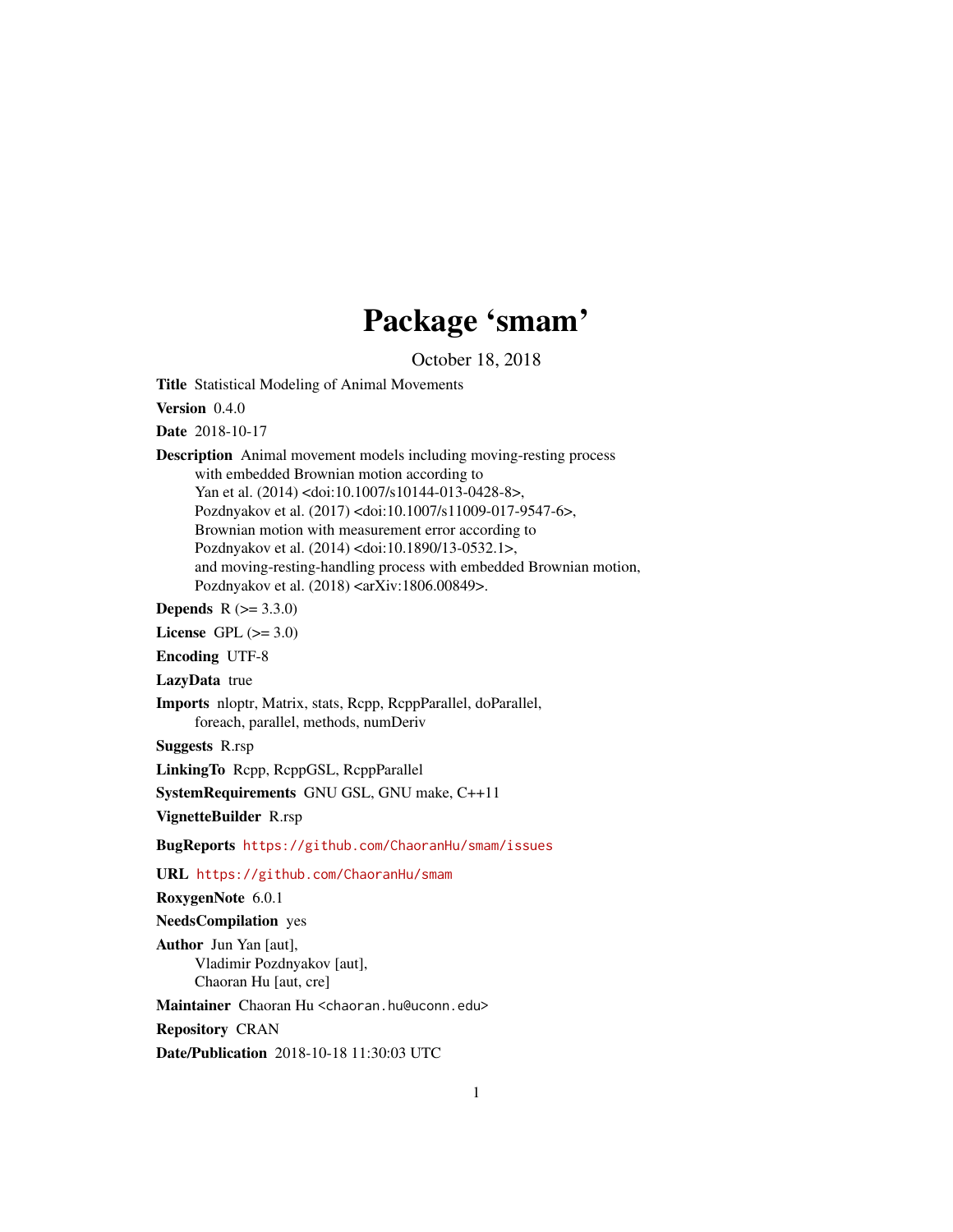## <span id="page-1-0"></span>R topics documented:

| Index | 18 |
|-------|----|
|       |    |
|       |    |
|       |    |
|       |    |
|       |    |
|       |    |
|       |    |
|       |    |
|       |    |
|       |    |
|       |    |
|       |    |
|       |    |

dtm *Density for Time Spent in Moving or Resting*

## Description

Density for time spent in moving or resting in a time interval, unconditional or conditional on the initial state.

#### Usage

 $dtm(w, t, lamM, lamR, s0 = NULL)$  $dir(w, t, lamM, lamR, s0 = NULL)$ 

#### Arguments

| W    | time points at which the density is to be evaluated                                                                                                                                                                      |
|------|--------------------------------------------------------------------------------------------------------------------------------------------------------------------------------------------------------------------------|
| t    | length of the time interval                                                                                                                                                                                              |
| lamM | rate parameter of the exponentially distributed duration in moving                                                                                                                                                       |
| lamR | rate parameter of the exponentially distributed duration in resting                                                                                                                                                      |
| s0   | initial state. If NULL, the unconditional density is returned; otherwise, it is one<br>of "m" or "s", standing for moving and resting, respectively, and the conditional<br>density is returned given the initial state. |

### Details

dtm returns the density for time in moving; dtr returns the density for time in resting.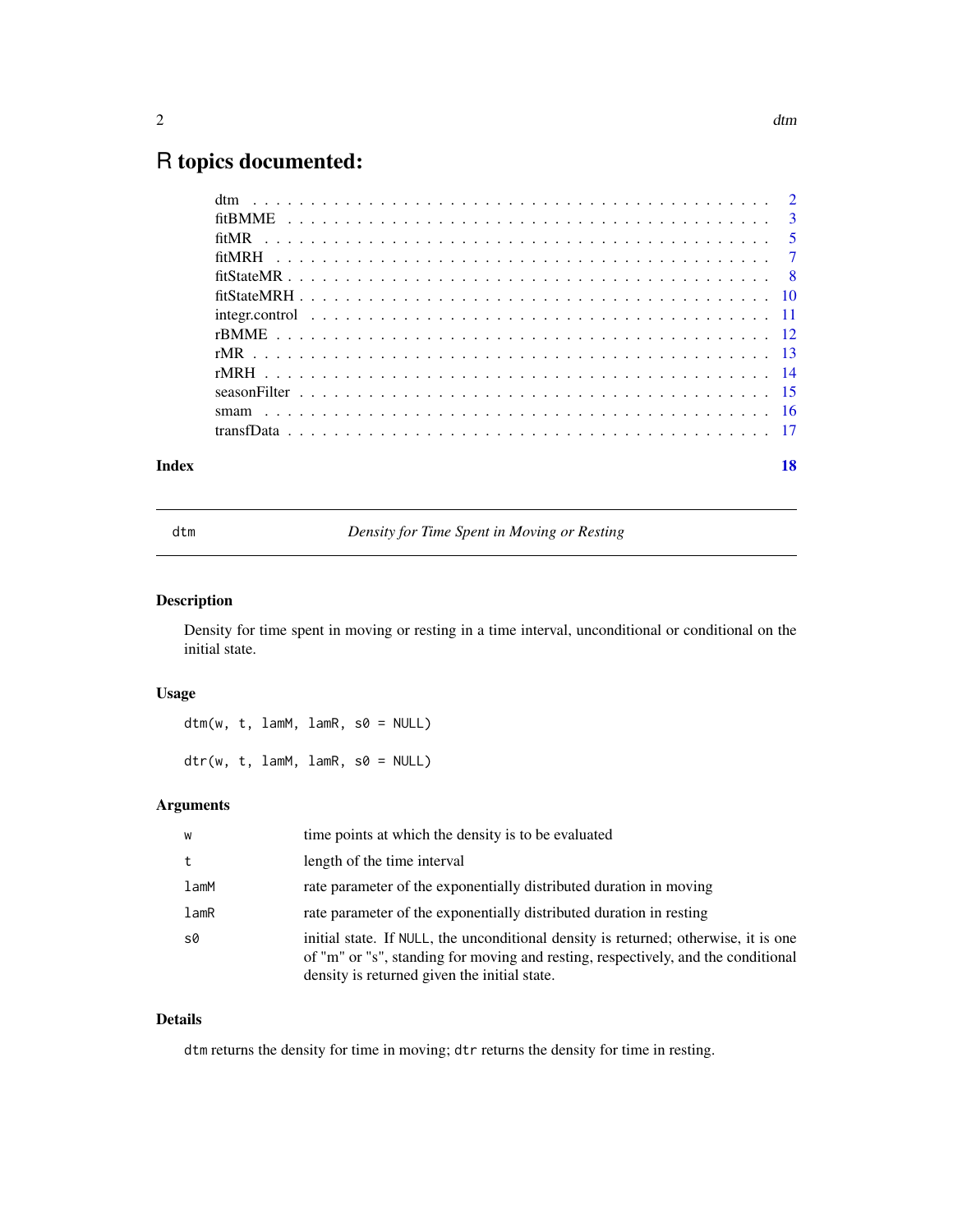#### <span id="page-2-0"></span>fitBMME 3

#### Value

a vector of the density evaluated at w.

#### Functions

• dtr: Density of time spent in resting

#### References

Yan, J., Chen, Y., Lawrence-Apfel, K., Ortega, I. M., Pozdnyakov, V., Williams, S., and Meyer, T. (2014) A moving-resting process with an embedded Brownian motion for animal movements. Population Ecology. 56(2): 401–415.

#### Examples

```
lamM < -1lamR < -c(1/2, 1, 2)lr <- length(lamR)
totalT <-10old.par <- par(no.readonly=TRUE)
par(mfrow=c(1, 2), mar=c(2.5, 2.5, 1.1, 0.1), mgp=c(1.5, 0.5, 0), las=1)
curve(dtm(x, totalT, 1, 1/2, "m"), 0, totalT, lty=1, ylim=c(0, 0.34),
      xlab="M(10)", ylab="density")
curve(dtm(x, totalT, 1, 1, "m"), 0, totalT, lty=2, add=TRUE)
curve(dtm(x, totalT, 1, 2, "m"), 0, totalT, lty=3, add=TRUE)
mtext(expression("S(0) = 1"))
legend("topleft", legend = expression(lambda[r] == 1/2, lambda[r] == 1,lambda[r] == 2), lty = 1:lr)
curve(dtm(x, totalT, 1, 1/2, "r"), 0, totalT, lty=1, ylim=c(0, 0.34),
     xlab="M(10)", ylab="density")
curve(dtm(x, totalT, 1, 1, "r"), 0, totalT, lty=2, add=TRUE)
curve(dtm(x, totalT, 1, 2, "r"), 0, totalT, lty=3, add=TRUE)
mtext{text}(expression("S(0) = 0"))legend("topleft", legend = expression(lambda[r] == 1/2, lambda[r] == 1,lambda[r] == 2), lty = 1:lrpar(old.par)
```
fitBMME *Fit a Brownian Motion with Measurement Error*

#### Description

Given discretely observed animal movement locations, fit a Brownian motion model with measurement errors. Using segment to fit part of observations to the model. A practical application of this feature is seasonal analysis.

'fitBmme' is deprecated. Using new function 'fitBMME' instead.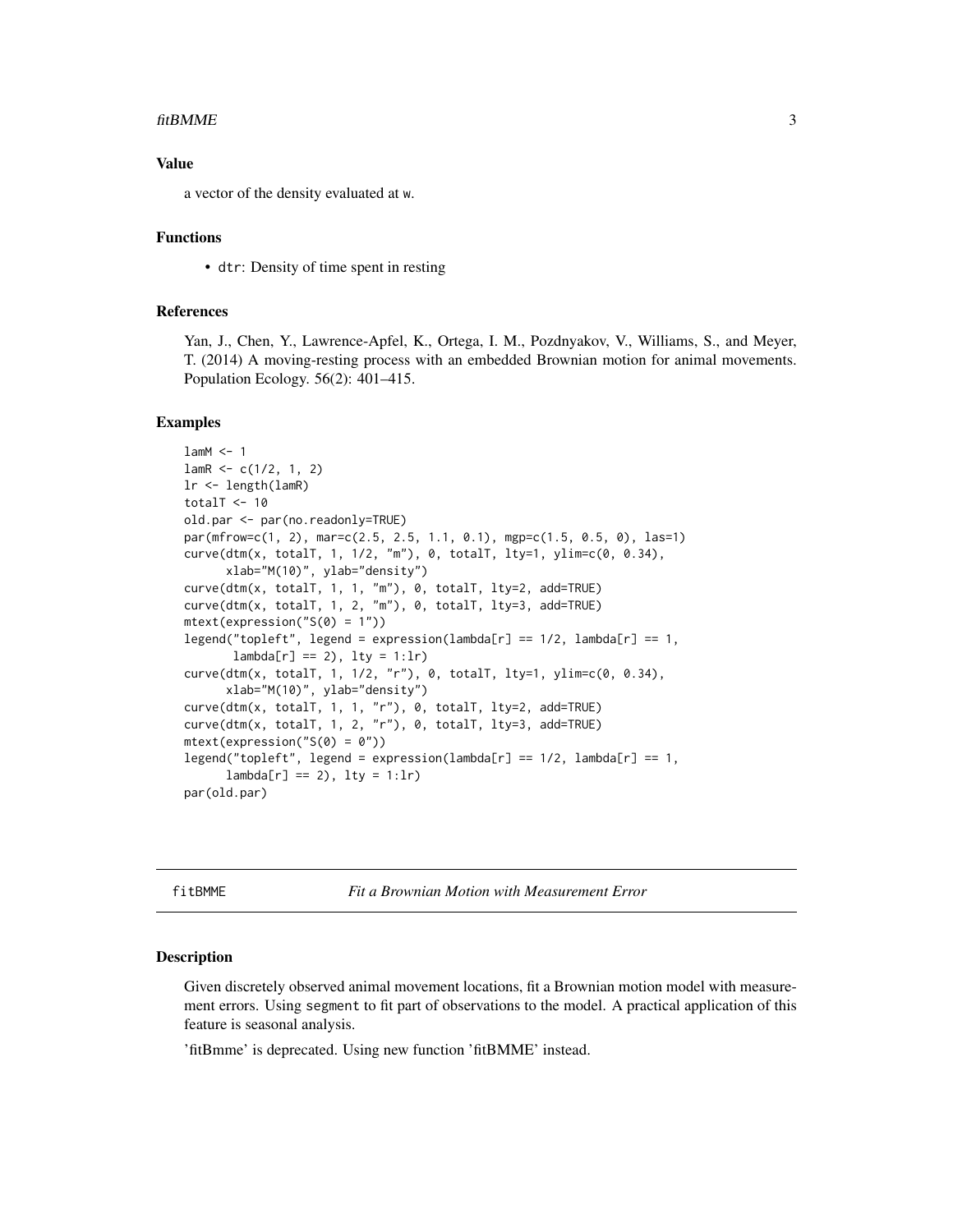#### <span id="page-3-0"></span>Usage

```
fitBAME(data, start = NULL, segment = NULL, method = "Nelder-Mead",option.contrib = list()fitBmme(data, start = NULL, method = "Nelder-Mead",
```
 $option.contrib = list()$ 

#### Arguments

| data          | a data frame whose first column is the observation time, and other columns are                                                                                                                                                    |  |
|---------------|-----------------------------------------------------------------------------------------------------------------------------------------------------------------------------------------------------------------------------------|--|
|               | location coordinates. If segment is not NULL, additional column with the same                                                                                                                                                     |  |
|               | name given by segment should be included. This additional column is used                                                                                                                                                          |  |
|               | to indicate which part of observations shoule be used to fit model. The value                                                                                                                                                     |  |
|               | of this column can be any integer with 0 means discarding this observation and                                                                                                                                                    |  |
|               | non-0 means using this obversvation. Using different non-zero numbers indicate                                                                                                                                                    |  |
|               | different segments. (See vignette for more details.)                                                                                                                                                                              |  |
| start         | starting value of the model, a vector of two component, one for sigma (sd of<br>BM) and the other for delta (sd for measurement error). If unspecified (NULL),<br>a moment estimator will be used assuming equal sigma and delta. |  |
| segment       | character variable, name of the column which indicates segments, in the given<br>data.frame. The default value, NULL, means using whole dataset to fit the<br>model.                                                              |  |
| method        | the method argument to feed optim.                                                                                                                                                                                                |  |
| optim.control | a list of control that is passed down to optim.                                                                                                                                                                                   |  |
|               |                                                                                                                                                                                                                                   |  |

#### Details

The joint density of the increment data is multivariate normal with a sparse (tri-diagonal) covariance matrix. Sparse matrix operation from package Matrix is used for computing efficiency in handling large data.

#### Value

A list of the following components:

| estimate    | the estimated parameter vector          |
|-------------|-----------------------------------------|
| var.est     | variance matrix of the estimator        |
| loglik      | loglikelihood evaluated at the estimate |
| convergence | convergence code from optim             |

#### References

Pozdnyakov V., Meyer, TH., Wang, Y., and Yan, J. (2013) On modeling animal movements using Brownian motion with measurement error. Ecology 95(2): p247–253. doi:doi:10.1890/13-0532.1.

#### See Also

[fitMR](#page-4-1)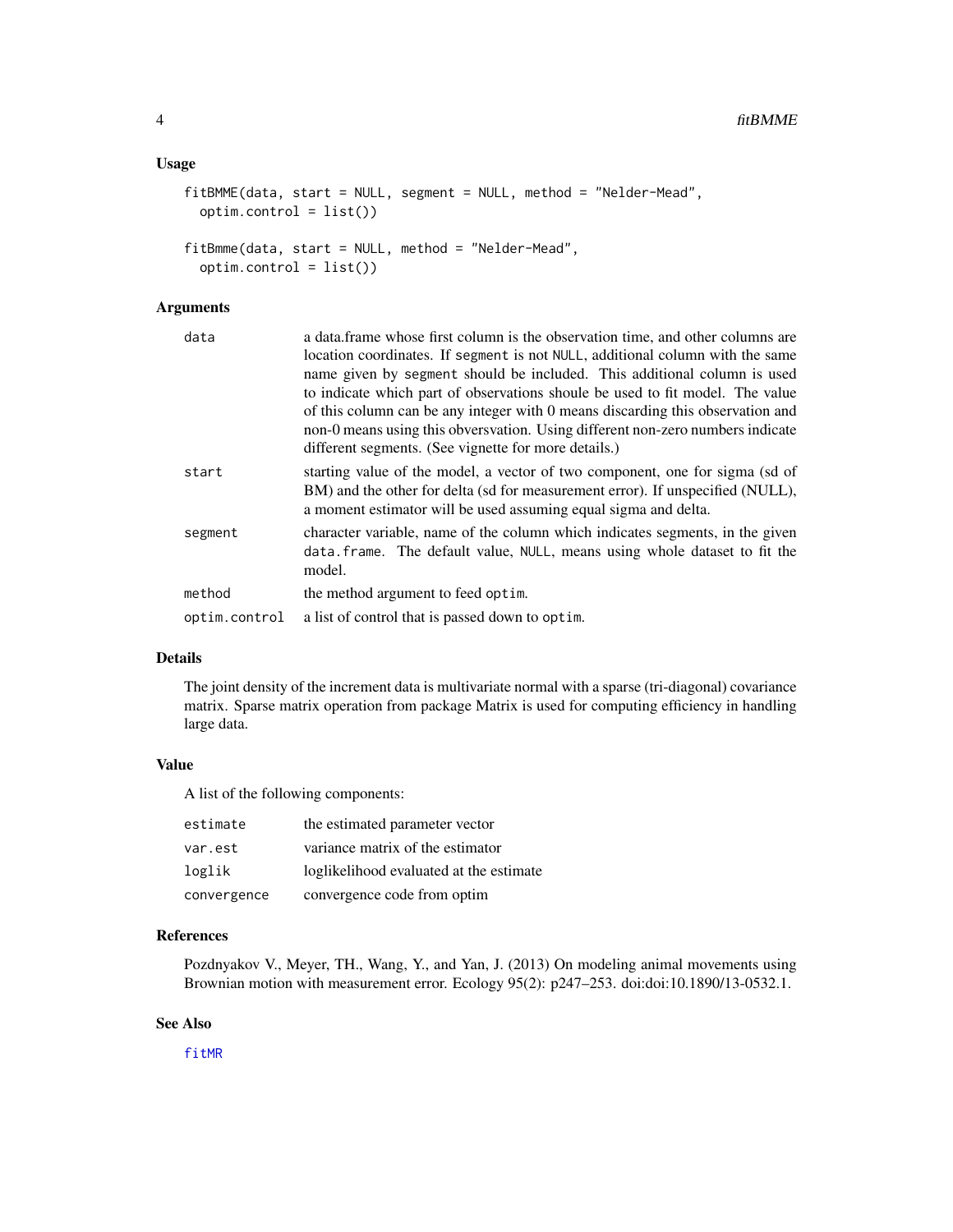#### <span id="page-4-0"></span>fitMR 5

#### Examples

```
set.seed(123)
tgrid \leq - seq(0, 500, by = 1)
dat \leq rBMME(tgrid, sigma = 1, delta = 0.5)
## using whole dataset to fit BMME
fit <- fitBMME(dat)
fit
## using part of dataset to fit BMME
batch <- c(rep(0, 100), rep(1, 200), rep(0, 50), rep(2, 100), rep(0, 51))
dat.segment <- cbind(dat, batch)
fit.segment <- fitBMME(dat.segment, segment = "batch")
head(dat.segment)
fit.segment
```
<span id="page-4-1"></span>fitMR *Fit a Moving-Resting Model with Embedded Brownian Motion*

#### **Description**

Fit a Moving-Resting Model with Embedded Brownian Motion with animal movement data at discretely observation times by maximizing a composite likelihood constructed from the marginal density of increment. Using segment to fit part of observations to the model. A practical application of this feature is seasonal analysis.

'fitMovRes' is deprecated. Using new function 'fitMR' instead.

#### Usage

```
fitMR(data, start, segment = NULL, likelihood = c("full", "composite"),
  logtr = FALSE, method = "Nelder-Mead", optim.control = list(),
  integrControl = integr.control())
fitMovRes(data, start, likelihood = c("full", "composite"), logtr = FALSE,
  method = "Nelder-Mead", optim.control = list(),
  integrControl = integr.control())
```
#### Arguments

data a data.frame whose first column is the observation time, and other columns are location coordinates. If segment is not NULL, additional column with the same name given by segment should be included. This additional column is used to indicate which part of observations shoule be used to fit model. The value of this column can be any integer with 0 means discarding this observation and non-0 means using this obversvation. Using different non-zero numbers indicate different segments. (See vignette for more details.)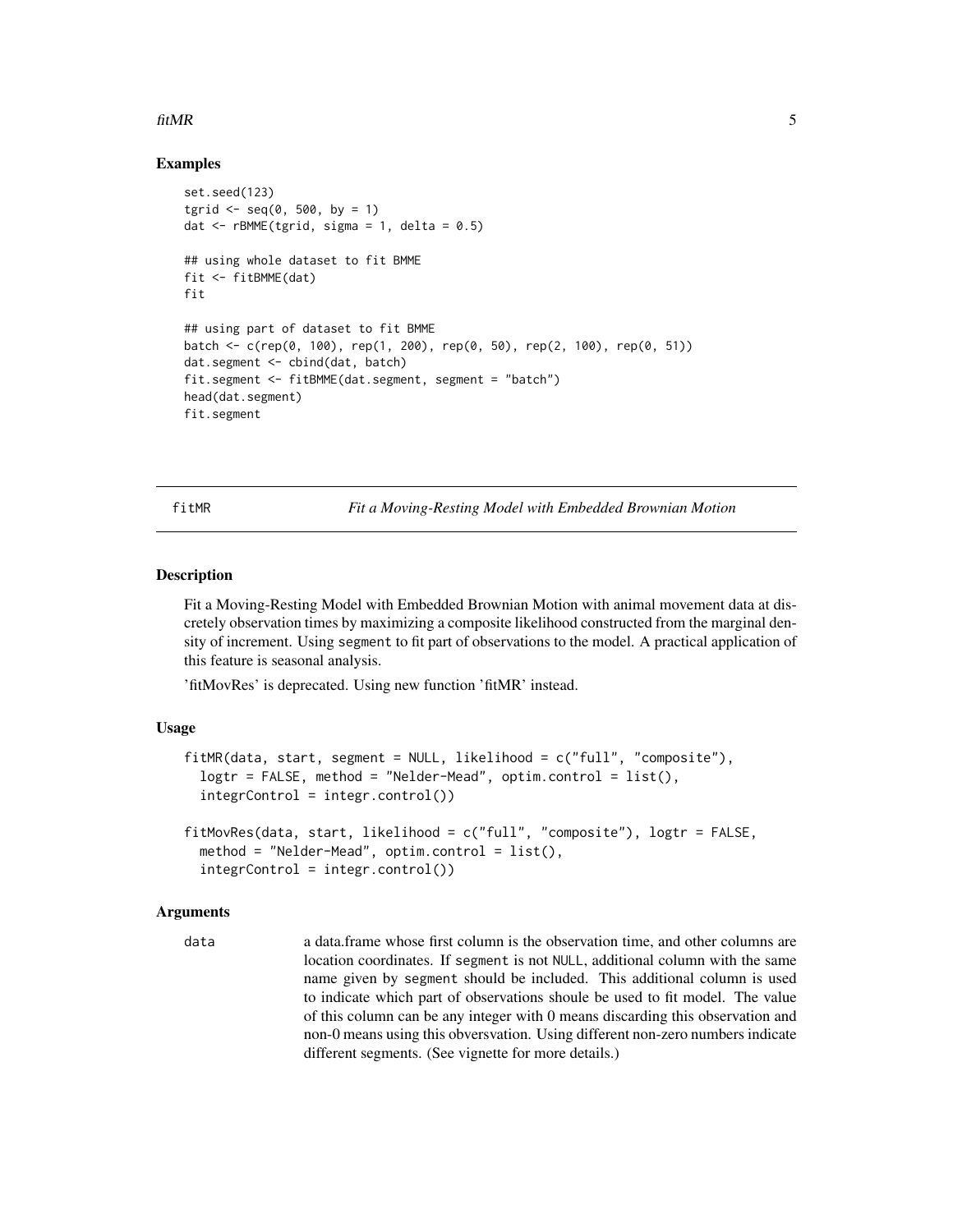| start         | starting value of the model, a vector of three components in the order of rate for<br>moving, rate for resting, and volatility.                                       |  |
|---------------|-----------------------------------------------------------------------------------------------------------------------------------------------------------------------|--|
| segment       | character variable, name of the column which indicates segments, in the given<br>data. frame. The default value, NULL, means using whole dataset to fit the<br>model. |  |
| likelihood    | a character string specifying the likelihood type to maximize in estimation. This<br>can be "full" for full likelihood or "composite' for composite likelihood.       |  |
| logtr         | logical, if TRUE parameters are estimated on the log scale.                                                                                                           |  |
| method        | the method argument to feed optim.                                                                                                                                    |  |
| optim.control | a list of control to be passed to optim.                                                                                                                              |  |
| integrControl | a list of control parameters for the integrate function: rel.tol, abs.tol, subdivi-<br>sion.                                                                          |  |

#### Value

a list of the following components:

| estimate    | the esimated parameter vector                                                |
|-------------|------------------------------------------------------------------------------|
| loglik      | maximized loglikelihood or composite loglikelihood evaluated at the estimate |
| convergence | convergence code from optim                                                  |
| likelihood  | likelihood type (full or composite) from the input                           |

#### References

Yan, J., Chen, Y., Lawrence-Apfel, K., Ortega, I. M., Pozdnyakov, V., Williams, S., and Meyer, T. (2014) A moving-resting process with an embedded Brownian motion for animal movements. Population Ecology. 56(2): 401–415.

Pozdnyakov, V., Elbroch, L., Labarga, A., Meyer, T., and Yan, J. (2017) Discretely observed Brownian motion governed by telegraph process: estimation. Methodology and Computing in Applied Probability. doi:10.1007/s11009-017-9547-6.

#### Examples

```
tgrid <- seq(0, 10, length=500)
set.seed(123)
## make it irregularly spaced
tgrid <- sort(sample(tgrid, 30)) # change to 400 for a larger sample
dat <- rMR(tgrid, 1, 2, 25, "m")
## fit whole dataset to the MR model
fit.fl \le fitMR(dat, start=c(2, 2, 20), likelihood = "full")
fit.fl
fit.cl \le fitMR(dat, start=c(2, 2, 20), likelihood = "composite")
fit.cl
## fit part of dataset to the MR model
```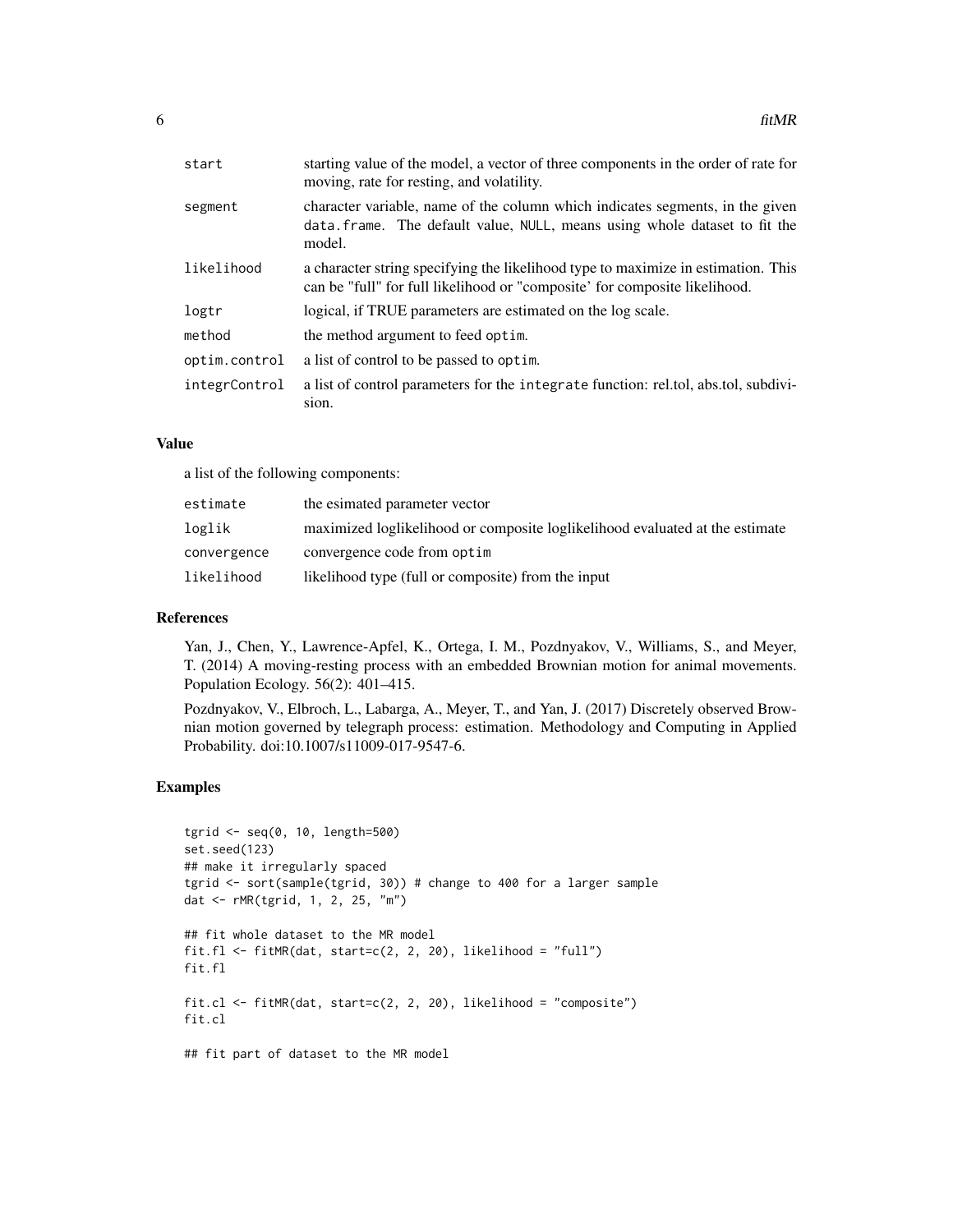#### <span id="page-6-0"></span>fitMRH 7

```
batch <- c(rep(0, 5), rep(1, 7), rep(0, 4), rep(2, 10), rep(0, 4))
dat.segment <- cbind(dat, batch)
fit.segment <- fitMR(dat.segment, start = c(2, 2, 20), segment = "batch",
                     likelihood = "full")
head(dat.segment)
fit.segment
```
<span id="page-6-1"></span>fitMRH *Fit a Moving-Resting-Handling Model with Embedded Brownian Motion*

#### Description

Fit a Moving-Resting-Handling Model with Embedded Brownian Motion with animal movement data at discretely observation times by maximizing a full likelihood. Using segment to fit part of observations to the model. A practical application of this feature is seasonal analysis.

#### Usage

```
fitMRH(data, start, segment = NULL,
  numThreads = RcppParallel::defaultNumThreads() * 3/4, lower = c(0.001,
 0.001, 0.001, 0.001, 0.001), upper = c(10, 10, 10, 10, 0.999),
  integrControl = integr.control())
```
#### Arguments

| data          | a data frame whose first column is the observation time, and other columns are<br>location coordinates. If segment is not NULL, additional column with the same<br>name given by segment should be included. This additional column is used<br>to indicate which part of observations shoule be used to fit model. The value<br>of this column can be any integer with 0 means discarding this observation and<br>non-0 means using this obversvation. Using different non-zero numbers indicate<br>different segments. (See vignette for more details.) |
|---------------|----------------------------------------------------------------------------------------------------------------------------------------------------------------------------------------------------------------------------------------------------------------------------------------------------------------------------------------------------------------------------------------------------------------------------------------------------------------------------------------------------------------------------------------------------------|
| start         | The initial value for optimization, in the order of rate of moving, rate of resting,<br>rate of handling, volatility and switching probability.                                                                                                                                                                                                                                                                                                                                                                                                          |
| segment       | character variable, name of the column which indicates segments, in the given<br>data. frame. The default value, NULL, means using whole dataset to fit the<br>model.                                                                                                                                                                                                                                                                                                                                                                                    |
| numThreads    | int, the number of threads allocated for parallel computation. The default setup<br>is 3/4 available threads. If this parameter is less or equal to 1, the serial compu-<br>tation will be processed.                                                                                                                                                                                                                                                                                                                                                    |
| lower, upper  | Lower and upper bound for optimization.                                                                                                                                                                                                                                                                                                                                                                                                                                                                                                                  |
| integrControl | Integration control vector includes rel.tol, abs.tol, and subdivisions.                                                                                                                                                                                                                                                                                                                                                                                                                                                                                  |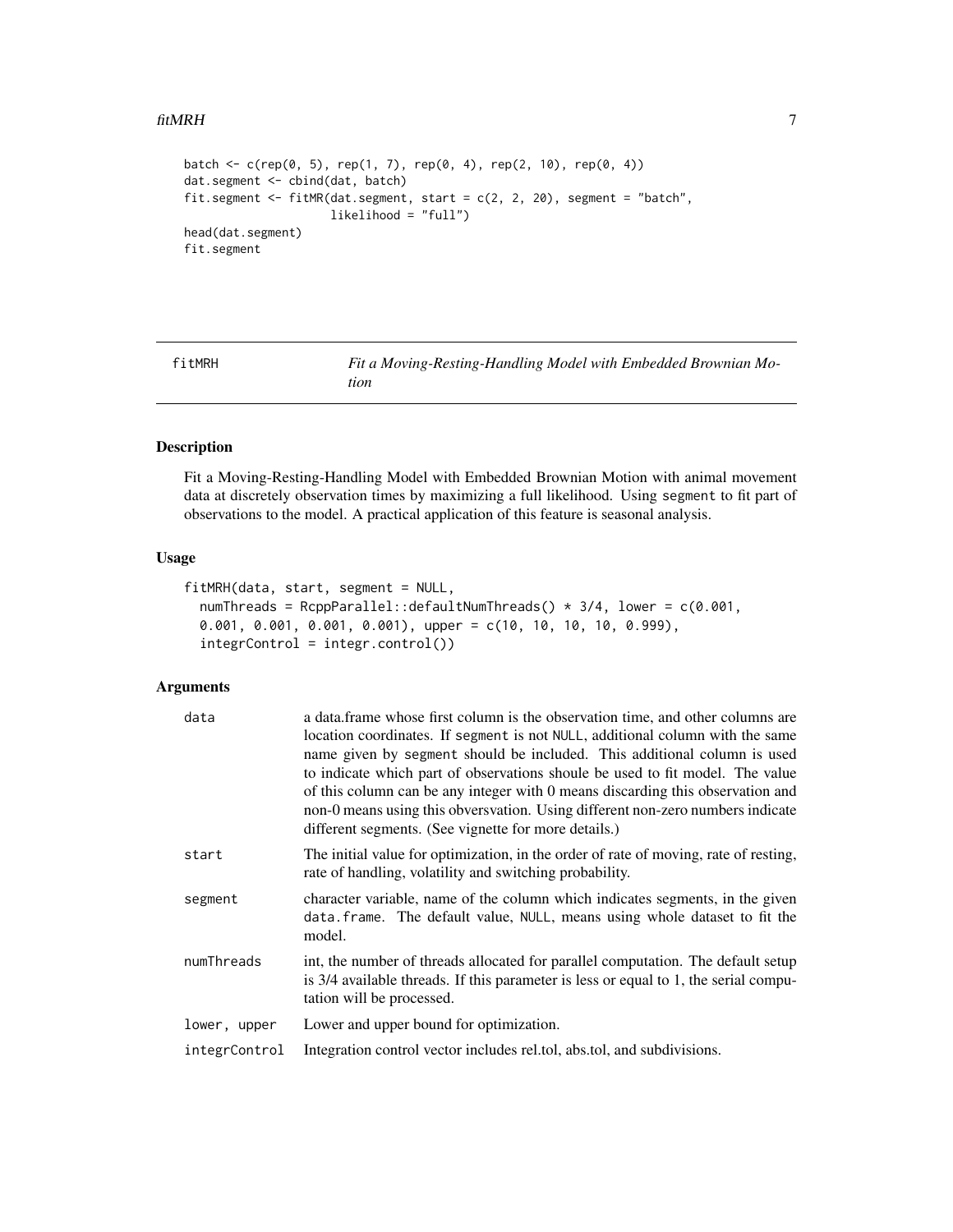<span id="page-7-0"></span>A list of estimation result with following components:

| estimate    | the estimated parameter vector                                               |
|-------------|------------------------------------------------------------------------------|
| loglik      | maximized loglikelihood or composite loglikelihood evaluated at the estimate |
| convergence | convergence code from nloptr                                                 |

#### Author(s)

Chaoran Hu

#### References

Pozdnyakov, V., Elbroch, L.M., Hu, C., Meyer, T., and Yan, J. (2018+) On estimation for Brownian motion governed by telegraph process with multiple off states. <arXiv:1806.00849>

#### See Also

[rMRH](#page-13-1) for simulation.

#### Examples

```
## slow work, may take several hours
set.seed(06269)
tgrid \leq - seq(0, 400, by = 8)
dat <- rMRH(tgrid, 4, 0.5, 0.1, 5, 0.8, 'm')
fitMRH(dat, c(4, 0.5, 0.1, 5, 0.8)) ## parallel process
fitMRH(dat, c(4, 0.5, 0.1, 5, 0.8), numThreads = -1) ## serial process
## fit part of dataset to the MRH model
batch <- c(rep(0, 10), rep(1, 7), rep(0, 10), rep(2, 10), rep(0, 14))
dat.segment <- cbind(dat, batch)
fit.segment <- fitMRH(dat.segment, start = c(4, 0.5, 0.1, 5, 0.8), segment = "batch")
head(dat.segment)
fit.segment
```
fitStateMR *Estimation of states at each time point with Moving-Resting Process*

#### Description

Estimate the state at each time point under the Moving-Resting process with Embedded Brownian Motion with animal movement data at discretely time points. See the difference between fitStateMR and fitViterbiMR in detail part. Using fitPartialViterbiMR to estimate the state within a small piece of time interval.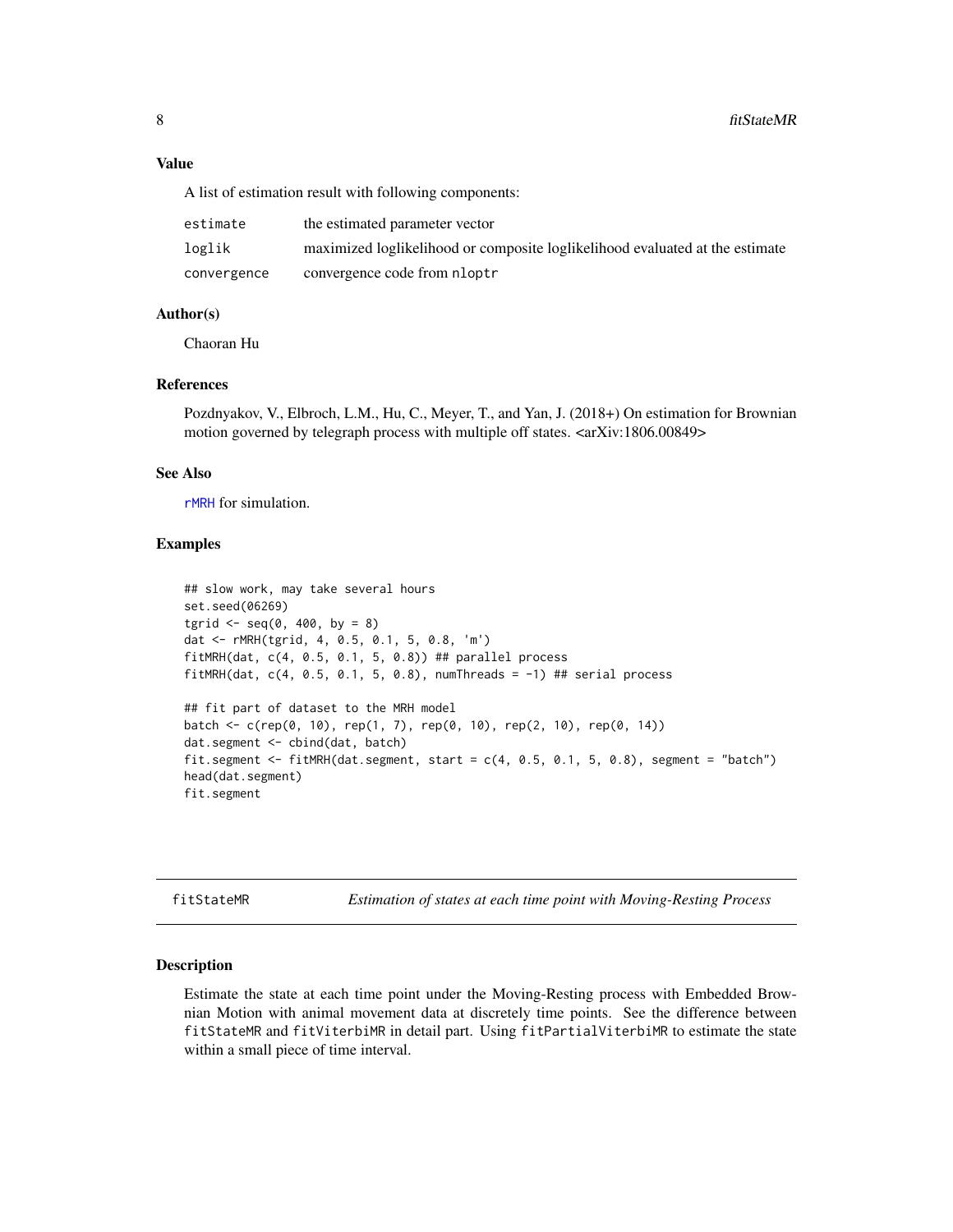#### <span id="page-8-0"></span>fitStateMR 9

#### Usage

```
fitStateMR(data, theta, integrControl = integr.control())
fitViterbiMR(data, theta, integrControl = integr.control())
fitPartialViterbiMR(data, theta, startpoint, pathlength,
  integrControl = integr.control())
```
#### Arguments

| data          | a data. frame whose first column is the observation time, and other columns are<br>location coordinates. |
|---------------|----------------------------------------------------------------------------------------------------------|
| theta         | the parameters for Moving-Resting model, in the order of rate of moving, rate<br>of resting, volatility. |
| integrControl | Integration control vector includes rel.tol, abs.tol, and subdivisions.                                  |
| startpoint    | Start time point of interested time interval.                                                            |
| pathlength    | the length of interested time interval.                                                                  |

#### Details

fitStateMR estimates the most likely state by maximizing the probability of  $Pr(S(t = t_k) =$  $s_k|X$ , where X is the whole data and  $s_k$  is the possible sates at  $t_k$  (moving, resting).

fitViterbiMR estimates the most likely state path by maximizing  $Pr(S(t = t_0) = s_0, S(t =$  $t_1$ ) =  $s_1, ..., S(t = t_n) = s_n|X$ , where X is the whole data and  $s_0, s_1, ..., s_n$  is the possible state path.

fitPartialViterbiMR estimates the most likely state path of a small peice of time interval, by maximizing the probability of  $Pr(S(t = t_k) = s_k, ..., S(t = t_{k+q-1}) = s_{k+q-1}|X)$ , where k is the start time point and  $q$  is the length of interested time interval.

#### Value

A data.frame contains estimated results, with elements:

- original data be estimated.
- conditional probability of moving, resting (p.m, p.r), which is  $Pr(S(t = t_k) = s_k|X)$ for fitStateMR;  $log - Pr(s_0, ..., s_k | X_k)$  for fitViterbiMR, where  $X_k$  is  $(X_0, ..., X_k)$ ; and  $log - Pr(s_k, ..., s_{k+q-1}|X)$  for fitPartialViterbiMR.
- estimated states with 1-moving, 0-resting.

#### Author(s)

Chaoran Hu

#### See Also

[rMR](#page-12-1) for simulation. [fitMR](#page-4-1) for estimation of parameters.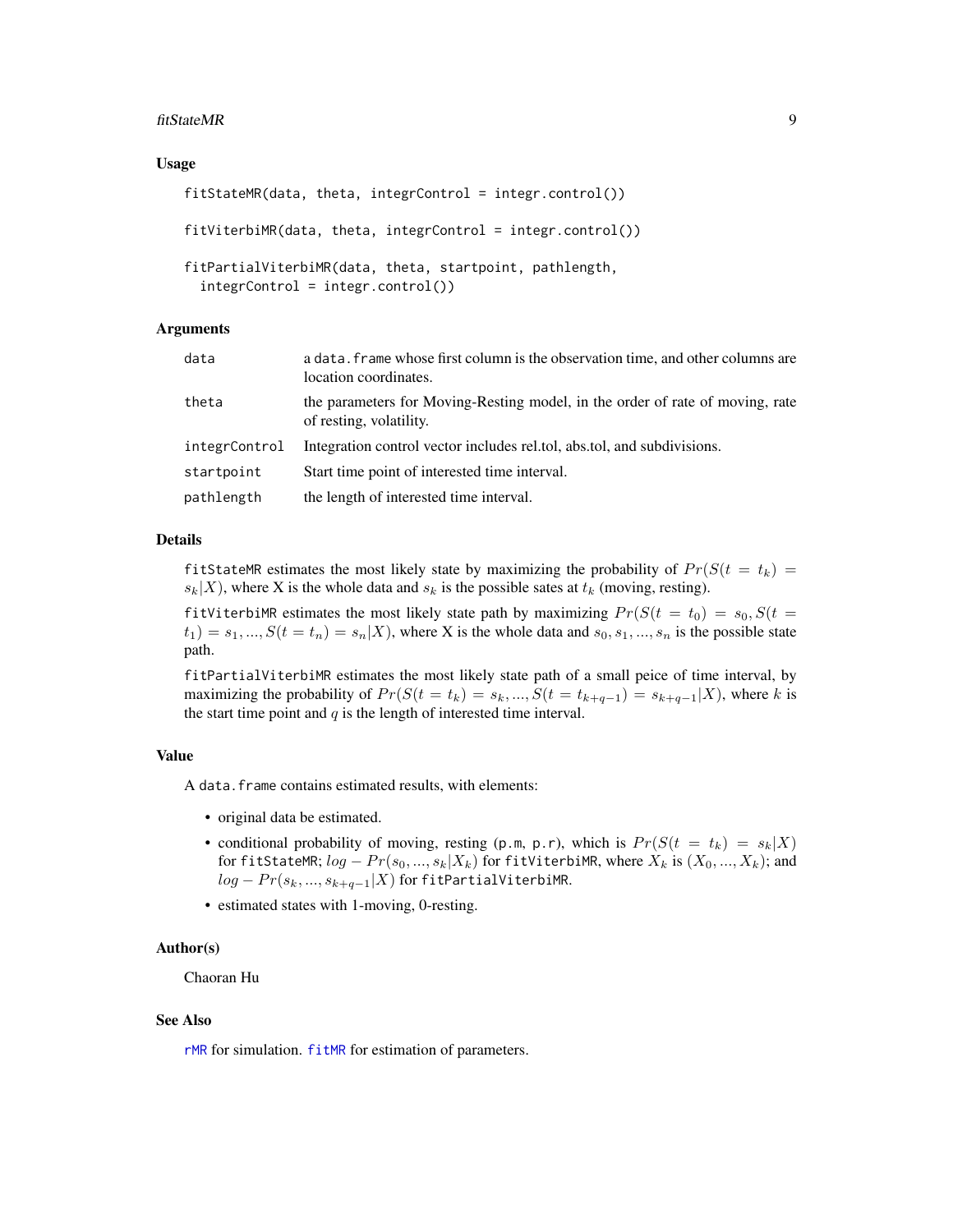#### Examples

```
set.seed(06269)
tgrid \leq - seq(0, 400, by = 8)
dat <- rMR(tgrid, 4, 3.8, 5, 'm')
fitStateMR(dat, c(4, 3.8, 5))
fitViterbiMR(dat, c(4, 3.8, 5))
fitPartialViterbiMR(dat, c(4, 3.8, 5), 20, 10)
```

| fitStateMRH | Estimation of states at each time point with Moving-Resting-Handling |
|-------------|----------------------------------------------------------------------|
|             | <i>Process</i>                                                       |

#### Description

Estimate the state at each time point under the Moving-Resting-Handling process with Embedded Brownian Motion with animal movement data at discretely time points. See the difference between fitStateMRH and fitViterbiMRH in detail part. Using fitPartialViterbiMRH to estimate the state during a small piece of time interval.

#### Usage

```
fitStateMRH(data, theta, integrControl = integr.control())
fitViterbiMRH(data, theta, integrControl = integr.control())
fitPartialViterbiMRH(data, theta, startpoint, pathlength,
  integrControl = integr.control())
```
#### Arguments

| data          | a data. Frame whose first column is the observation time, and other columns are<br>location coordinates.                                                        |
|---------------|-----------------------------------------------------------------------------------------------------------------------------------------------------------------|
| theta         | the parameters for Moving-Resting-Handling model, in the order of rate of mov-<br>ing, rate of resting, rate of handling, volatility and switching probability. |
| integrControl | Integration control vector includes rel.tol, abs.tol, and subdivisions.                                                                                         |
| startpoint    | Start time point of interested time interval.                                                                                                                   |
| pathlength    | the length of interested time interval.                                                                                                                         |

#### Details

fitStateMRH estimates the most likely state by maximizing the probability of  $Pr(S(t = t_k)$  $s_k|X$ , where X is the whole data and  $s_k$  is the possible sates at  $t_k$  (moving, resting or handling).

fitViterbiMRH estimates the most likely state path by maximizing  $Pr(S(t = t_0) = s_0, S(t =$  $t_1$ ) =  $s_1, ..., S(t = t_n) = s_n|X$ , where X is the whole data and  $s_0, s_1, ..., s_n$  is the possible state path.

<span id="page-9-0"></span>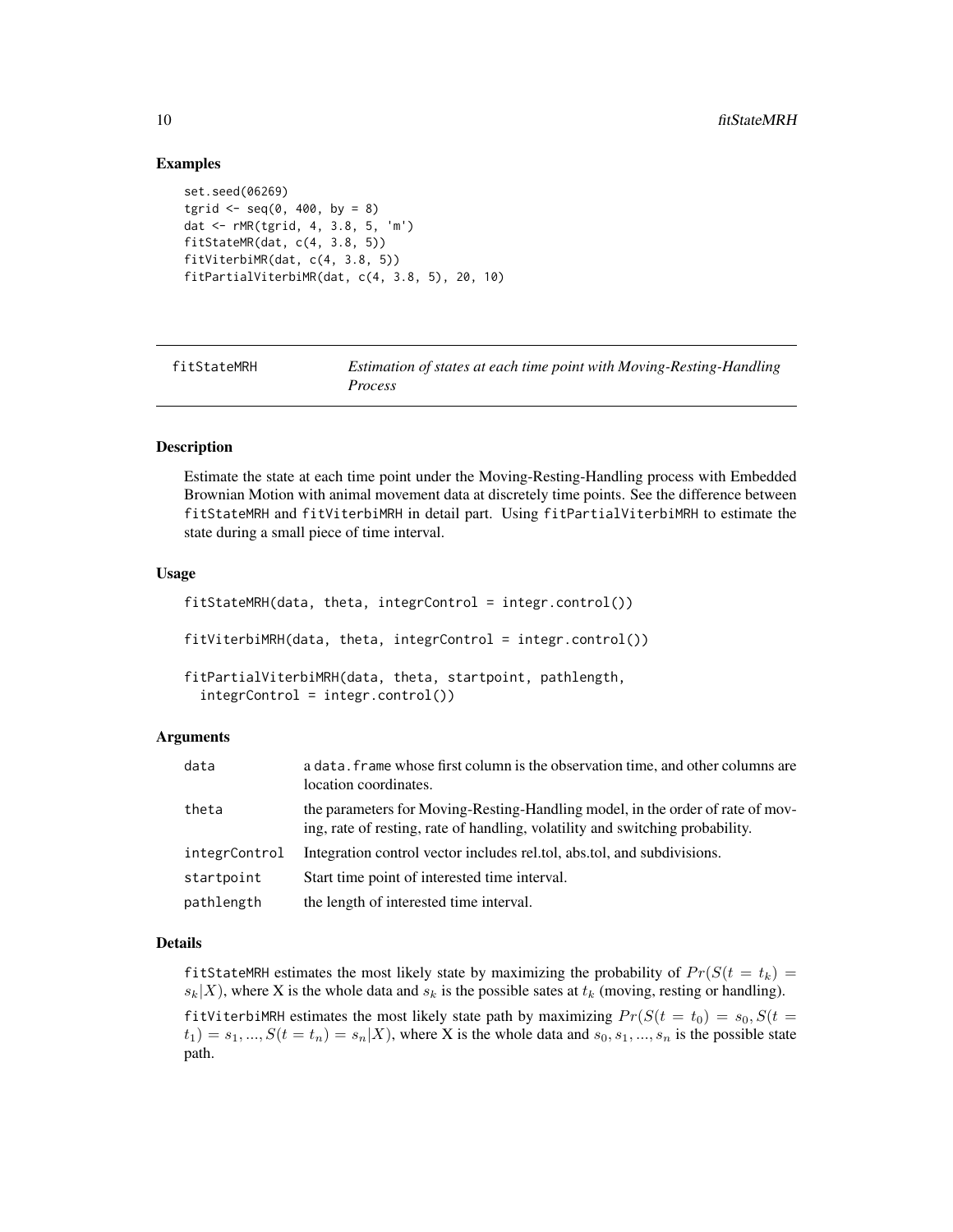#### <span id="page-10-0"></span>integr.control 11

fitPartialViterbiMRH estimates the most likely state path of a small peice of time interval, by maximizing the probability of  $Pr(S(t = t_k) = s_k, ..., S(t = t_{k+q-1}) = s_{k+q-1}|X)$ , where k is the start time point and  $q$  is the length of interested time interval.

#### Value

A data.frame contains estimated results, with elements:

- original data be estimated.
- conditional probability of moving, resting, handling (p.m, p.r, p.h), which is  $Pr(S(t =$  $t_k$ ) =  $s_k|X$ ) for fitStateMRH;  $log - Pr(s_0, ..., s_k|X_k)$  for fitViterbiMRH, where  $X_k$  is  $(X_0, ..., X_k)$ ; and  $log - Pr(s_k, ..., s_{k+q-1} | X)$  for fitPartialViterbiMRH.
- estimated states with 0-moving, 1-resting, 2-handling.

#### Author(s)

Chaoran Hu

#### References

Pozdnyakov, V., Elbroch, L.M., Hu, C., Meyer, T., and Yan, J. (2018+) On estimation for Brownian motion governed by telegraph process with multiple off states. <arXiv:1806.00849>

#### See Also

[rMRH](#page-13-1) for simulation. [fitMRH](#page-6-1) for estimation of parameters.

#### Examples

```
set.seed(06269)
tgrid \leq - seq(0, 400, by = 8)
dat <- rMRH(tgrid, 4, 0.5, 0.1, 5, 0.8, 'm')
fitStateMRH(dat, c(4, 0.5, 0.1, 5, 0.8))
fitViterbiMRH(dat, c(4, 0.5, 0.1, 5, 0.8))
fitPartialViterbiMRH(dat, c(4, 0.5, 0.1, 5, 0.8), 20, 10)
```
integr.control *Auxiliary for Controlling Numerical Integration*

#### Description

Auxiliary function for the numerical integration used in the likelihood and composite likelihood functions. Typically only used internally by 'fitMR' and 'fitMRH'.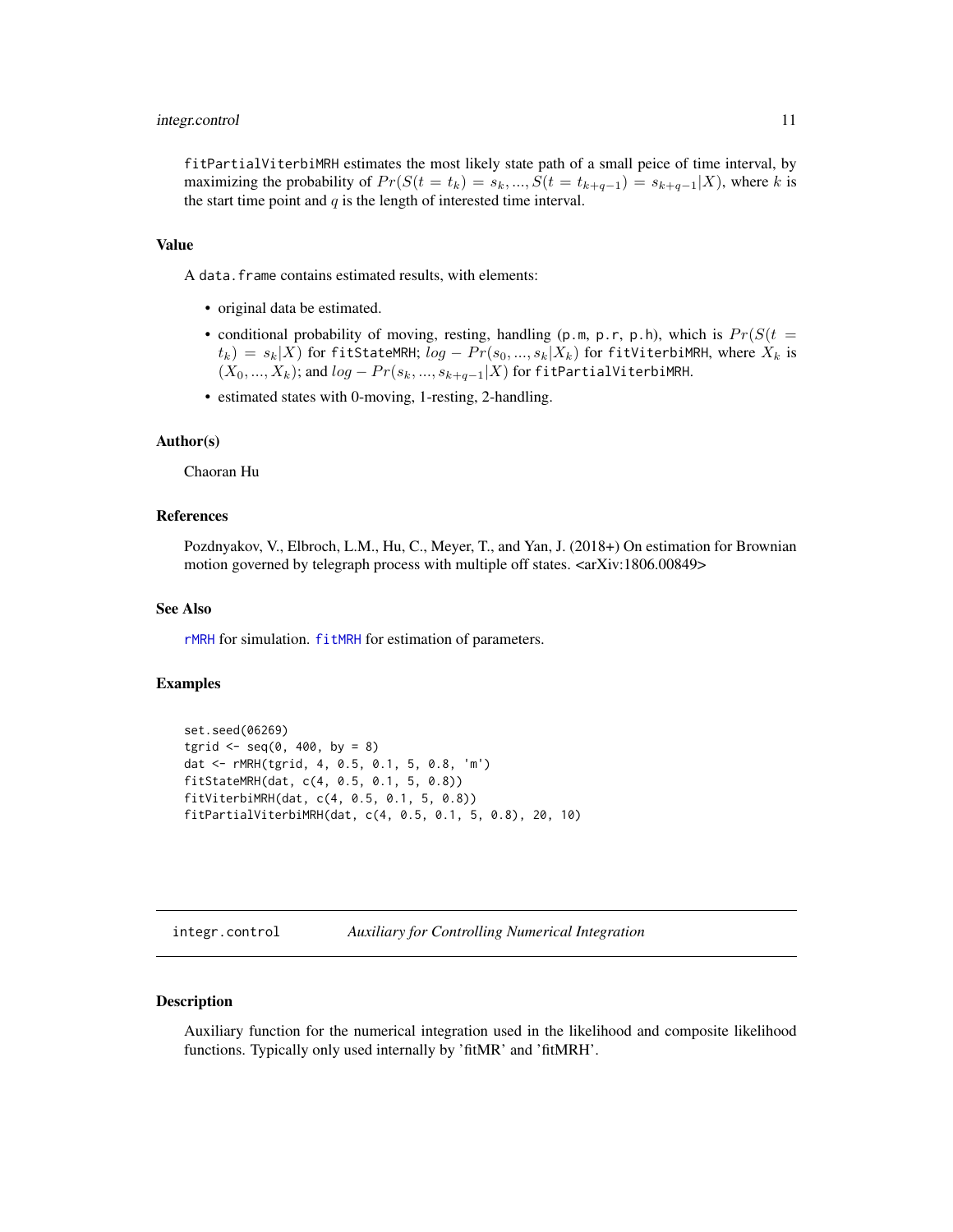#### <span id="page-11-0"></span>Usage

```
integr.control(rel.tol = .Machine$double.eps^0.25, abs.tol = rel.tol,
  subdivisions = 100L)
```
#### **Arguments**

| rel.tol      | relative accuracy requested.        |
|--------------|-------------------------------------|
| abs.tol      | absolute accuracy requested.        |
| subdivisions | the maximum number of subintervals. |

#### Details

The arguments are the same as integrate, but passed down to the C API of Rdqags used by integrate.

#### Value

A list with components named as the arguments.

rBMME *Sampling from Brown Motion with Measurement Error*

#### Description

Given the volatility parameters of a Brownian motion and normally distributed measurement errors, generate the process at discretely observed time points of a given dimension.

'rBmme' is deprecated. Using new function 'rBMME' instead.

#### Usage

 $r$ BMME(time, dim = 2, sigma = 1, delta = 1)  $rBmm (time, dim = 2, sigma = 1, delta = 1)$ 

#### Arguments

| time  | vector of time points at which observations are to be sampled |
|-------|---------------------------------------------------------------|
| dim   | (integer) dimension of the Brownian motion                    |
| sigma | volatility parameter (sd) of the Brownian motion              |
| delta | sd parameter of measurement error                             |

#### Value

A data.frame whose first column is the time points and whose other columns are coordinates of the locations.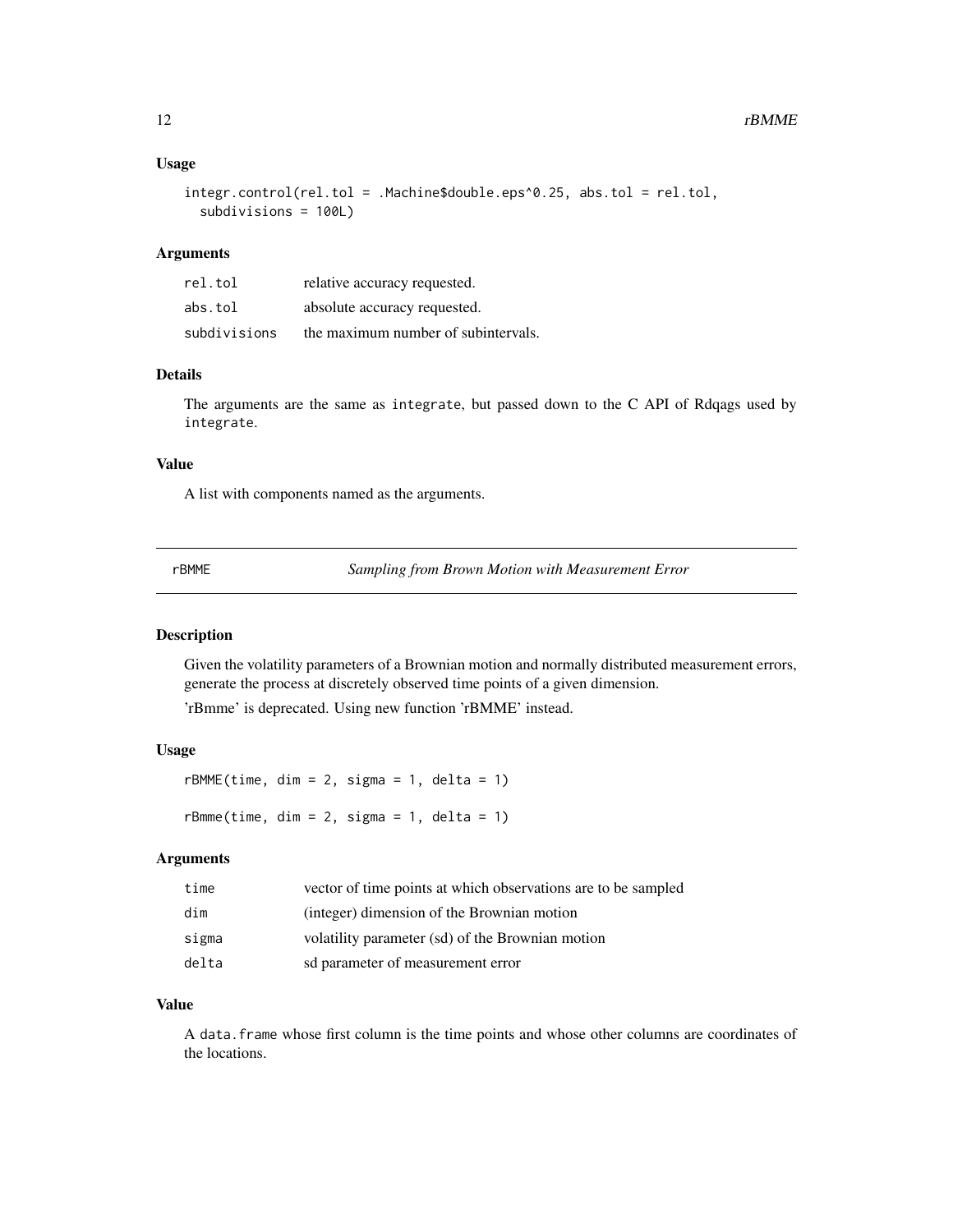#### <span id="page-12-0"></span> $rMR$  13

#### References

Pozdnyakov V., Meyer, TH., Wang, Y., and Yan, J. (2013) On modeling animal movements using Brownian motion with measurement error. Ecology 95(2): p247–253. doi:doi:10.1890/13-0532.1.

#### Examples

```
tgrid <- seq(0, 10, length = 1001)
## make it irregularly spaced
tgrid <- sort(sample(tgrid, 800))
dat <- rBMME(tgrid, 1, 1)
plot(dat[,1], dat[,2], xlab="t", ylab="X(t)", type="l")
```
<span id="page-12-1"></span>rMR *Sampling from a Moving-Resting Process with Embedded Brownian Motion*

#### Description

A moving-resting process consists of two states: moving and resting. The transition between the two states is modeled by an alternating renewal process, with exponentially distributed duration. An animal stays at the same location while resting, and moves according to a Brownian motion while moving.

'rMovRes' is deprecated. Using new function 'rMR' instead.

#### Usage

rMR(time, lamM, lamR, sigma, s0, dim = 2, state = FALSE)

rMovRes(time, lamM, lamR, sigma, s0, dim = 2)

#### Arguments

| time       | time points at which observations are to be simulated                                |
|------------|--------------------------------------------------------------------------------------|
| $l$ am $M$ | rate parameter of the exponential duration while moving                              |
| lamR       | rate parameter of the exponential duration while resting                             |
| sigma      | volatility parameter of the Brownian motion while moving                             |
| s0         | the state at time 0, must be one of "m" or "r", for moving and resting, respectively |
| dim        | (integer) dimension of the Brownian motion                                           |
| state      | indicates whether the simulation show the states at given time points.               |

#### Value

A data.frame whose first column is the time points and whose other columns are coordinates of the locations.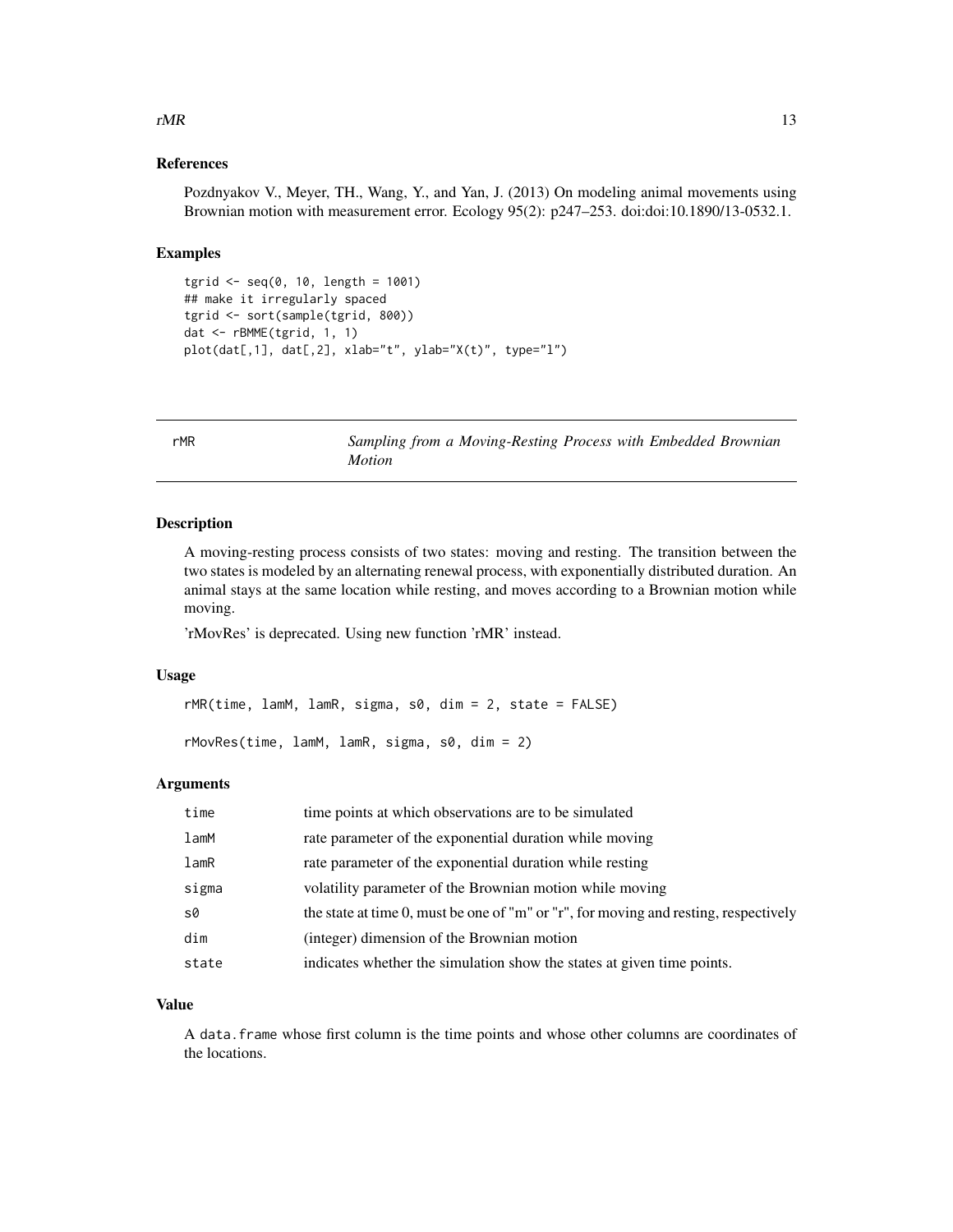#### <span id="page-13-0"></span>References

Yan, J., Chen, Y., Lawrence-Apfel, K., Ortega, I. M., Pozdnyakov, V., Williams, S., and Meyer, T. (2014) A moving-resting process with an embedded Brownian motion for animal movements. Population Ecology. 56(2): 401–415.

Pozdnyakov, V., Elbroch, L., Labarga, A., Meyer, T., and Yan, J. (2017) Discretely observed Brownian motion governed by telegraph process: estimation. Methodology and Computing in Applied Probability. doi:10.1007/s11009-017-9547-6.

#### Examples

```
tgrid <- seq(0, 10, length=1001)
## make it irregularly spaced
tgrid <- sort(sample(tgrid, 800))
dat <- rMR(tgrid, 1, 1, 1, "m")
plot(dat[,1], dat[,2], xlab="t", ylab="X(t)", type='l')
dat2 <- rMR(tgrid, 1, 1, 1, "m", state = TRUE)
head(dat2)
```
<span id="page-13-1"></span>

rMRH *Sampling from a Moving-Resting-Handling Process with Embedded Brownian Motion*

#### **Description**

A moving-resting-handling process consists of three states: moving, resting and handling. The transition between the three states is modeled by an alternating renewal process, with expenentially distributed duration. An animal stays at the same location while resting and handling (the choice of resting and handling depends on Bernoulli distribution), and moves according to a Brownian motion while moving state. The sequence of states is moving, resting or staying, moving, resting or staying ... or versus

#### Usage

```
rMRH(time, lamM, lamR, lamH, sigma, p, s0, dim = 2, state = FALSE)
```
#### Arguments

| time  | time points at which observations are to be simulated                        |
|-------|------------------------------------------------------------------------------|
| lamM  | rate parameter of the exponential duration while moving                      |
| lamR  | rate parameter of the exponential duration while resting                     |
| lamH  | rate parameter of the exponential duration while handling                    |
| sigma | volatility parameter of the Brownian motion while moving                     |
| p     | probability of choosing resting, and 1-p is probability of choosing handling |
| s0    | the state at time 0, must be one of "m" (moving) or "r" (resting/handling).  |
|       |                                                                              |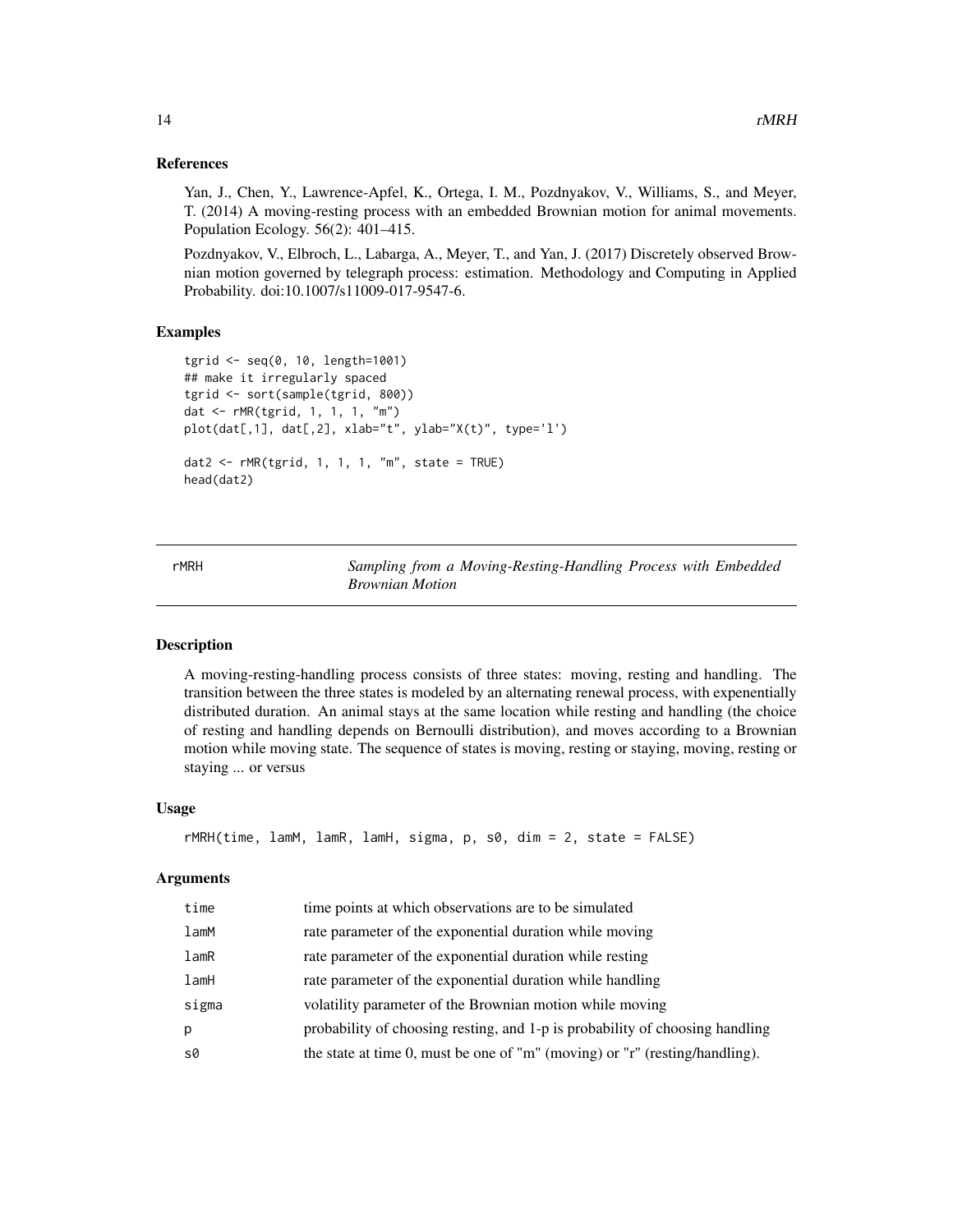#### <span id="page-14-0"></span>seasonFilter 15

| dim   | (integer) dimension of the Brownian motion                             |
|-------|------------------------------------------------------------------------|
| state | indicates whether the simulation show the states at given time points. |

#### Value

A data.frame whose first column is the time points and whose other columns are coordinates of the locations. If state is TRUE, the second column will be the simulation state.

#### Author(s)

Chaoran Hu

#### References

Pozdnyakov, V., Elbroch, L.M., Hu, C., Meyer, T., and Yan, J. (2018+) On estimation for Brownian motion governed by telegraph process with multiple off states. <arXiv:1806.00849>

#### See Also

[fitMRH](#page-6-1) for fitting model.

#### Examples

```
set.seed(06269)
tgrid <- seq(0, 8000, length.out=1001)
dat <- rMRH(time=tgrid, lamM=4, lamR=0.04, lamH=0.2,
            sigma=1000, p=0.5, s0="m", dim=2)
plot(dat$time, dat$X1, type='l')
plot(dat$time, dat$X2, type='l')
plot(dat$X1, dat$X2, type='l')
set.seed(06269) ## show the usage of state
dat2 <- rMRH(time=tgrid, lamM=4, lamR=0.04, lamH=0.2,
             sigma=1000, p=0.5, s0="m", dim=2, state=TRUE)
head(dat)
head(dat2)
```

| seasonFilter |
|--------------|
|--------------|

Subsetting data during given season for each year (seasonal analysis *toolbox)*

#### Description

Return subsets of data from each year, which is in given time interval between startDate and endDate.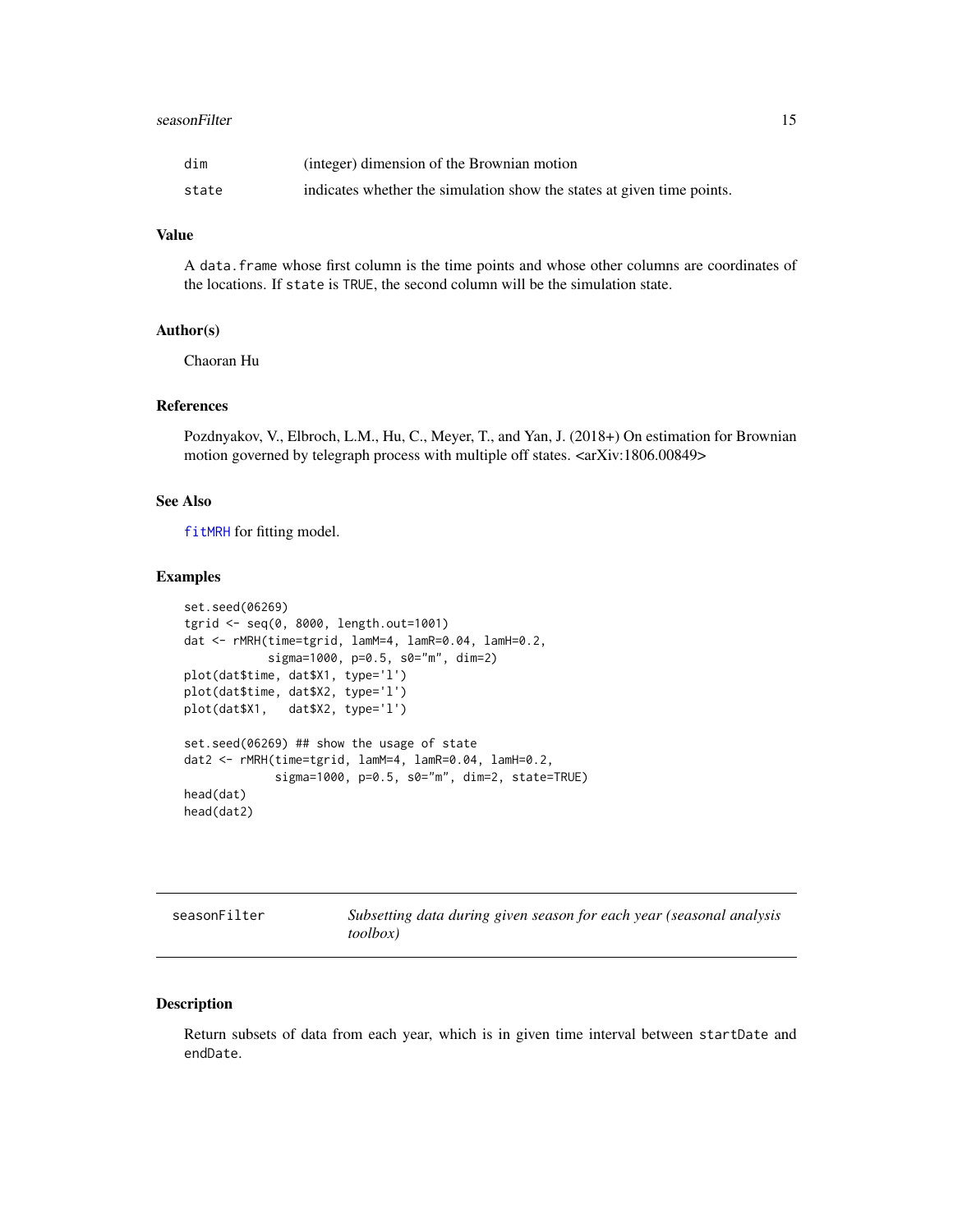#### <span id="page-15-0"></span>Usage

seasonFilter(data, startDate, endDate)

#### Arguments

data The data be filtered, which has the same format as the output from [transfData](#page-16-1).

startDate, endDate Start point and end point of time interval during a year, which has the format "MM-DD".

#### Value

A data.frame with inputted data and additional column 'BATCH' indicates which subset of inputted data is located within given time interval. In column 'BATCH', different integers stands for different segments and 0 stands for outside given time interval.

#### Author(s)

Chaoran Hu

smam *smam: Statistical Modeling of Animal Movements*

#### Description

Animal movement models including moving-resting process with embedded Brownian motion, Brownian motion with measurement error, and moving-resting-handling process with embedded Brownian motion.

#### Author(s)

- \*author\* Jun Yan <jun.yan@uconn.edu>
- \*author\* Vladimir Pozdnyakov <vladimir.pozdnyakov@uconn.edu>
- \*maintainer, author\* Chaoran Hu <chaoran.hu@uconn.edu>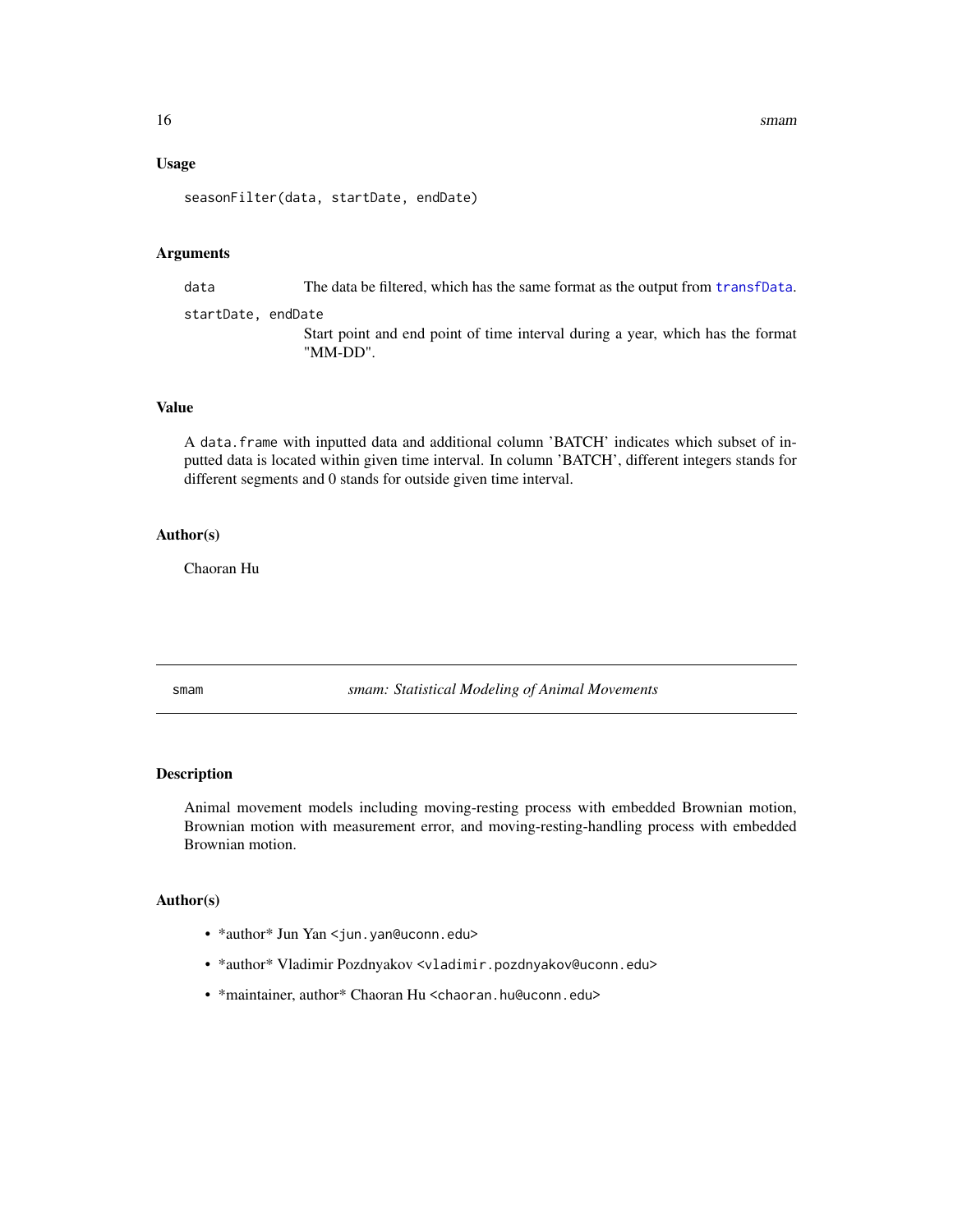<span id="page-16-1"></span><span id="page-16-0"></span>transfData *Transfer raw dataset to the standard dataset (seasonal analysis toolbox)*

#### Description

Transfer the raw location dataset of animal to the standard dataset, which is acceptable in this packages. The raw dataset contains at least four components: 1. t1: data information. 2. dt..hr.: the difference of time between two sample points. 3. e1: the GPS coordinate of east-west. 4. n1: the GPS coordinate of north-south. (These weird variable names are from the original GPS data. We will change them in later version.)

#### Usage

```
transfData(data, dateFormat, roundValue, lengthUnit = "km")
```
#### **Arguments**

| data       | The raw dataset.                                                                                                                                                                                                                   |
|------------|------------------------------------------------------------------------------------------------------------------------------------------------------------------------------------------------------------------------------------|
| dateFormat | Charater string indicates the format of date variable.                                                                                                                                                                             |
| roundValue | Round GPS coordinate to round Value with unit meter.                                                                                                                                                                               |
| lengthUnit | Charater string indicates the length unit of GPS coordinate, which can be "m"<br>or "km" (default). Usually, we recommend not change the default setup of this<br>parameter. Otherwise, numerical computation problem will happen. |

#### Value

A data.frame containing the following components, which is standard format of dataset in this package:

- date: tells us the date of collecting this sample point.
- cumTime: cumulative time line. The collection of this data starts from time 0 in this time line. (Time unit is hours.)
- centerE: the centered east-west GPS coordinate with the center is the starting point (when cumTime[1]).
- centerN: the centered north-south GPS coordinate with the center is the starting point (when cumTime[1]).

#### Author(s)

Chaoran Hu

#### See Also

[as.Date](#page-0-0) has parameter format, which is the same as the parameter dateFormat in this function.